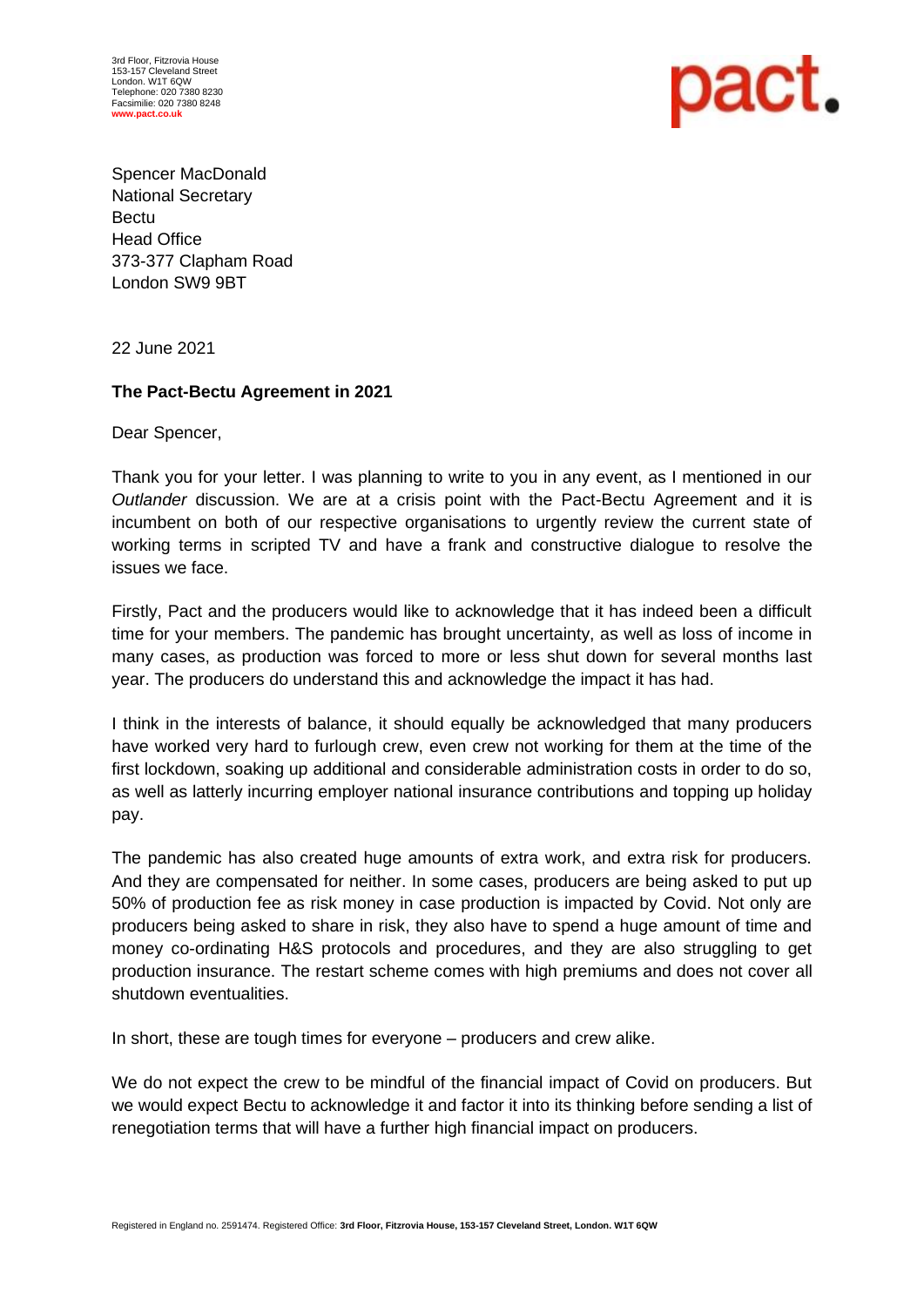

#### **The current state of the agreement**

So, where are we right now with the agreement we put in place in 2017. Four years on, are the terms we agreed working?

Firstly, a reality check. The majority of productions are still Band 1 and Band 2 – and they simply can no longer afford to operate under the terms of the 2017 agreement. Or can do so only where the agreement, and the spirit of the agreement, is properly adhered to. There are two reasons for this:

- 1. Rates inflation
- 2. Massive increases in overtime payments incurred as standard on a normal working day due to some crew consistently using the overtime provisions in a way they were not designed for

First, rates – these have been driven by the huge rise in power of the US streamers, in particular Netflix, in a way that had not been envisaged by either of us in 2017. This issue has been exacerbated because agreement on mutually agreed rate cards has not happened. We tried hard to negotiate rates, collating data and sharing it with you. The producers feel Bectu failed completely to engage with this process. As such, we now have no agreed rates, other than with lighting technicians. However, crew are now asking for rates at an increase of more than 30% on the rates paid 4 years ago. So, while PSB licence fees have remained static, for a crew of say, 120, this amounts to a weekly increase to producers of about £30,000 a week, or £120,000 a month.

And this is just assuming a standard working day is done. However, many departments now will only do less than the customary or standard amount of prep/wrap time and then do overtime on a daily basis to complete a standard day's work.

Let's step back to the original agreement. Your letter overlooks that the 2017 agreement was driven by a large number of 'gives' by independent producers. 'Gives' they were happy to make, even those producers specialising in Band 1 low budget comedies, even though they knew they would come at a cost. They wanted the crew to work shorter days and less days. They wanted to promote a better working atmosphere on set and happier crew.

So, a significant cap on 11 day fortnights was introduced which has now led to a 5 day week becoming the norm. And quite right too. Significant penalties for night work have been introduced. Camera overtime – overtime driven by the producer  $-$  is now paid at 1.5T. Penalties for extended travel and broken meal breaks were formalised. Penalties for broken turnaround are paid at 1.5T. Again, quite rightly.

All of those provisions – brought in to improve working terms and conditions – were based upon the idea that a standard working day should not incur overtime. It was agreed that each crew member's daily fee covered customary prep and wrap for each department, bespoke to the needs of that production. The whole agreement was based on this principle.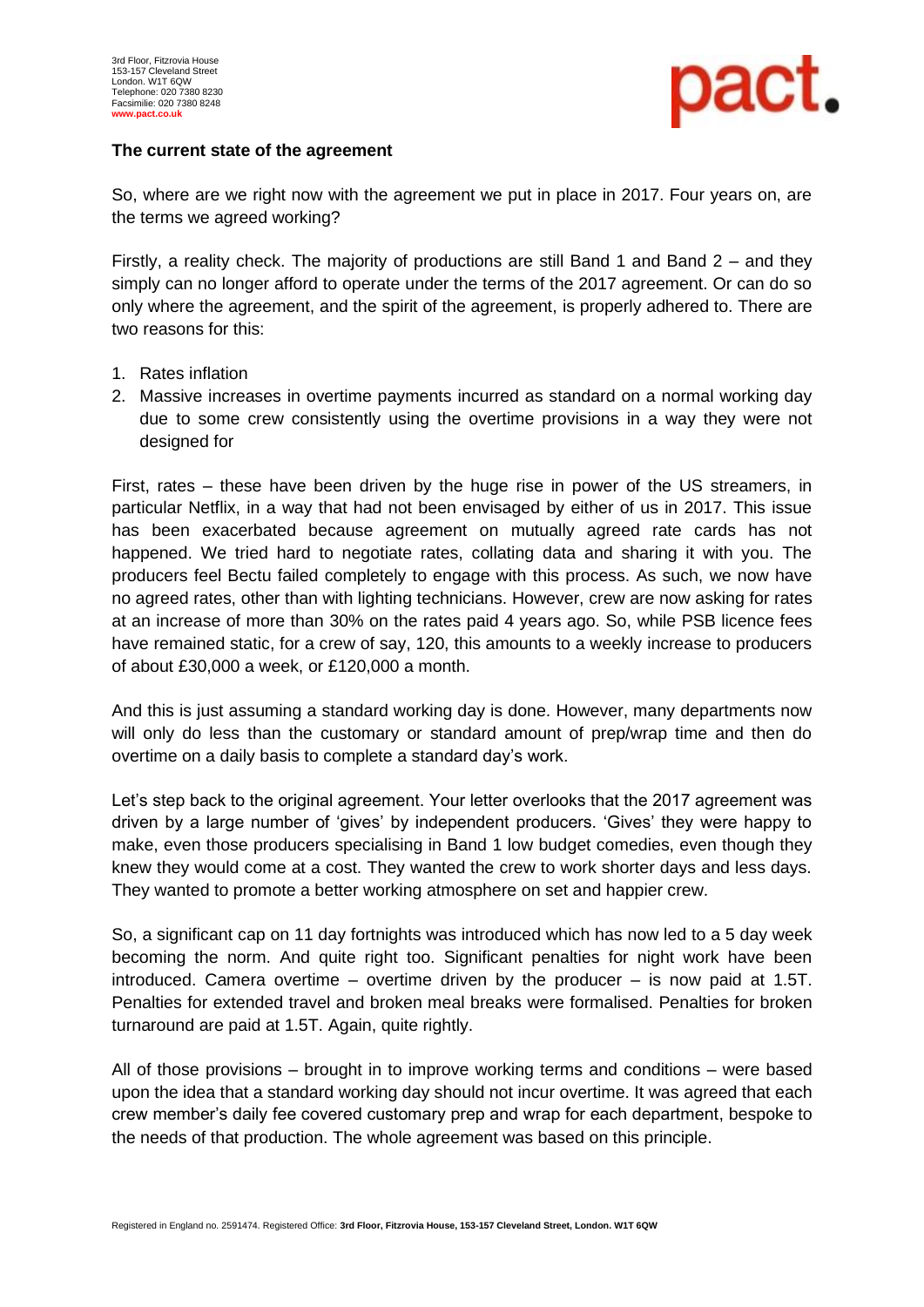

The agreement is also based on producers and HoDs talking to each other to ensure crew do not work excessively long hours. This means prep and wrap times are realistically estimated to cover the customary requirements of the production and if necessary crew can be staggered, or extra crew brought in on busier days.

Three issues have come out of how the agreement operates in practice.

## **Lower Band Productions**

Band 1 and 2 shows make up the majority of UK indie TV production and are the backbone of our industry, providing a vital training ground across all departments. There is huge concern from the producers that these shows are increasingly becoming unsustainable due to rates inflation and being unable to compete with the high fees and enlarged departments that come with big-scale SVOD shows.

# **HoDs**

HoDs benefit from the terms of the agreement but are meant to ensure it works to optimal effect. How is this possible when there is a clear conflict of interests? In practice many HoDs are not scheduling their departments in a way that will ensure work is done within contracted hours.

# **Time's Up/Prep and Wrap**

Bectu's recent Time's Up campaign has both contradicted the basis on which the agreement was founded – undermining the significant concessions made by producers. It has also made it more likely that crew will work longer hours, not less.

You suggest crew working in Costume, Make-up, as ADs or in Locations should do prep and wrap of 30+30 regardless of the requirements of the production. It may be that 30+30 works perfectly well on some productions. But what if it takes say 45 minutes to get the actors through the chair and 15 minutes to clean up at the end of the day? It is normal is it not for make-up and costume to take longer in application and fitting than removal?

Your campaign promotes the following scenario:

Actor A takes 45 minutes to make up. Crew are paid 30 minutes overtime to do this. Actor A takes 15 minutes to have make-up removed. Crew should stay for 30 minutes to perform this 15 minute task.

So, you are asking crew to come in earlier than their agreed time and stay longer than they need to. How does this reduce working hours?

Or perhaps you would expect crew to spend only 15 minutes in wrap in the above scenario. In which case they would have done exactly the contracted number of hours but would still be claiming overtime? Clearly this is an absurd position to be in, and is most certainly not what the agreement is meant to achieve.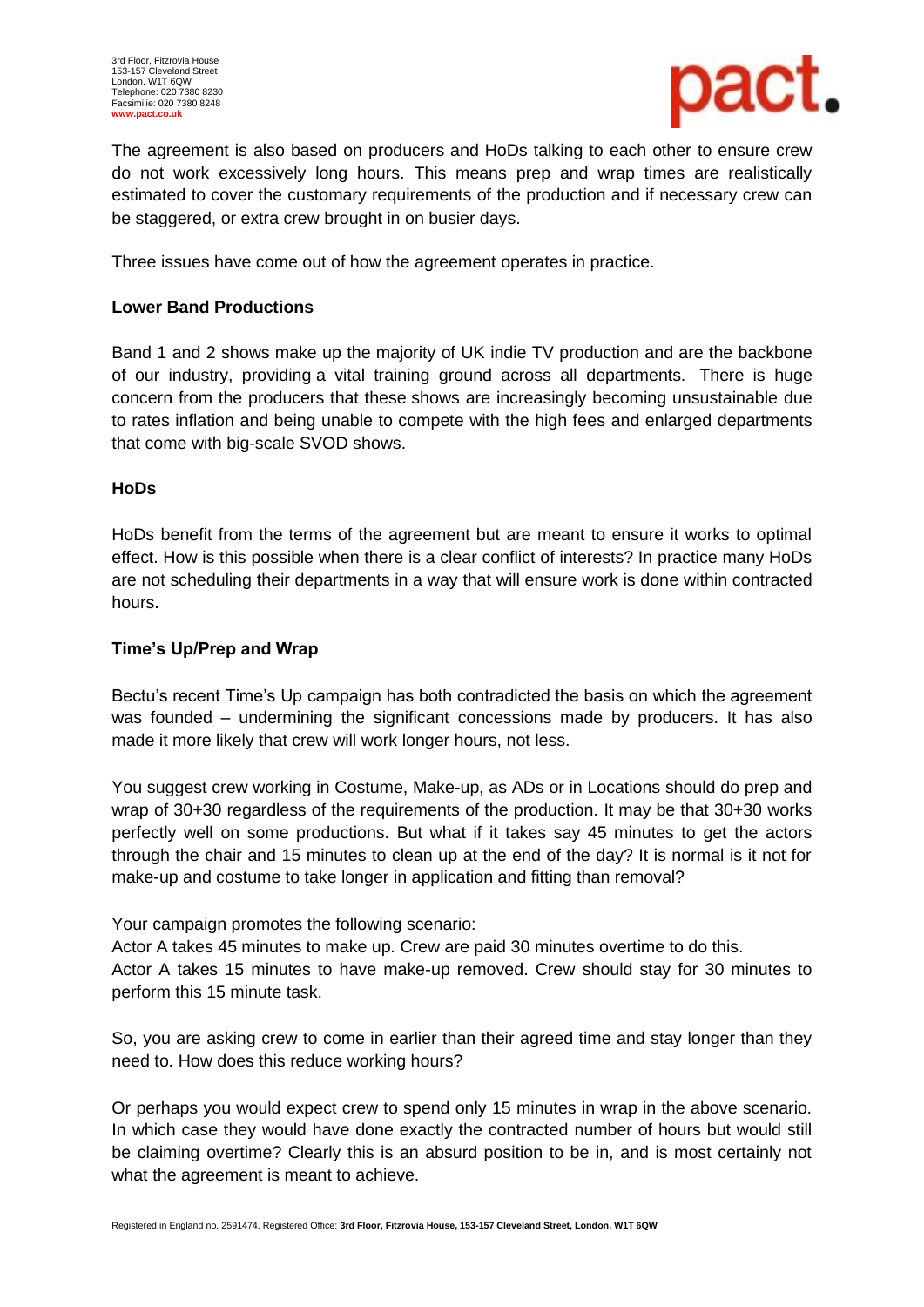

The producers' preference would be for crew to work no more than their agreed hours – if someone has to come in early, they should leave early.

## **Solutions**

There are possible solutions to both the main issues.

Rates – we need to urgently revisit the bands – and yes producers are willing to consider a fourth rates band, but this will need to go hand-in-hand with revised Bands 1, 2 and 3.

It will also need to co-exist with agreed rate cards with all departments, as there are with the lighting technicians.

Overtime/prep and wrap – producers are happy to look at this but if we are going to depart from customary prep and wrap then we need to revisit the agreement and look at each department individually, starting perhaps with those to whom Time's Up is aimed, given their working hours are most in danger of extending too long. We would like to see an end to the constant arguing over prep/wrap and all ideas are welcome.

We would also like to see HoDs fully embrace their contracted role and take responsibility for managing their departments to avoid working long hours. This needs urgent improvement.

## **Renegotiation/the Pact Guidance**

The producers are absolutely clear that as things currently stand the guidance note needs to stay. We acknowledge that it is not ideal for Pact or Bectu to be issuing separate guidance on the agreement and producers would much rather the agreement was clear and followed fairly. But the Pact guidance on prep and wrap is necessary to ensure the spirit of the agreement is adhered to. The agreement is not there so someone can choose to stay 5 minutes late and charge an hour's overtime. That was not the point of the agreement and it is contributing to a fractious and unpleasant working atmosphere that benefits no-one. So, while Pact would be delighted to withdraw the guidance note, we cannot do so when the overtime provisions are abused by some crew in the way they are currently. In fact, without the guidance note we think the agreement would struggle to remain viable.

The producers also feel strongly that the language used by Bectu in recent communications – both on individual productions (*Outlander* was accused of "pulling a stunt") and generally – where producers are accused of exploiting crew, is offensive and totally unhelpful to producer-crew relations. There have been reports of crew behaving aggressively towards accounts and production staff. This is not acceptable under any circumstances, no matter how aggrieved an individual may feel.

There have also been numerous reports of crew who are perfectly happy to sign their deal memos or contracts, telling producers they have been instructed by Bectu not to sign contracts. Camera and sound departments are telling producers they have been told by Bectu they do not do prep and wrap anymore. Even if that prep and wrap is only being ready